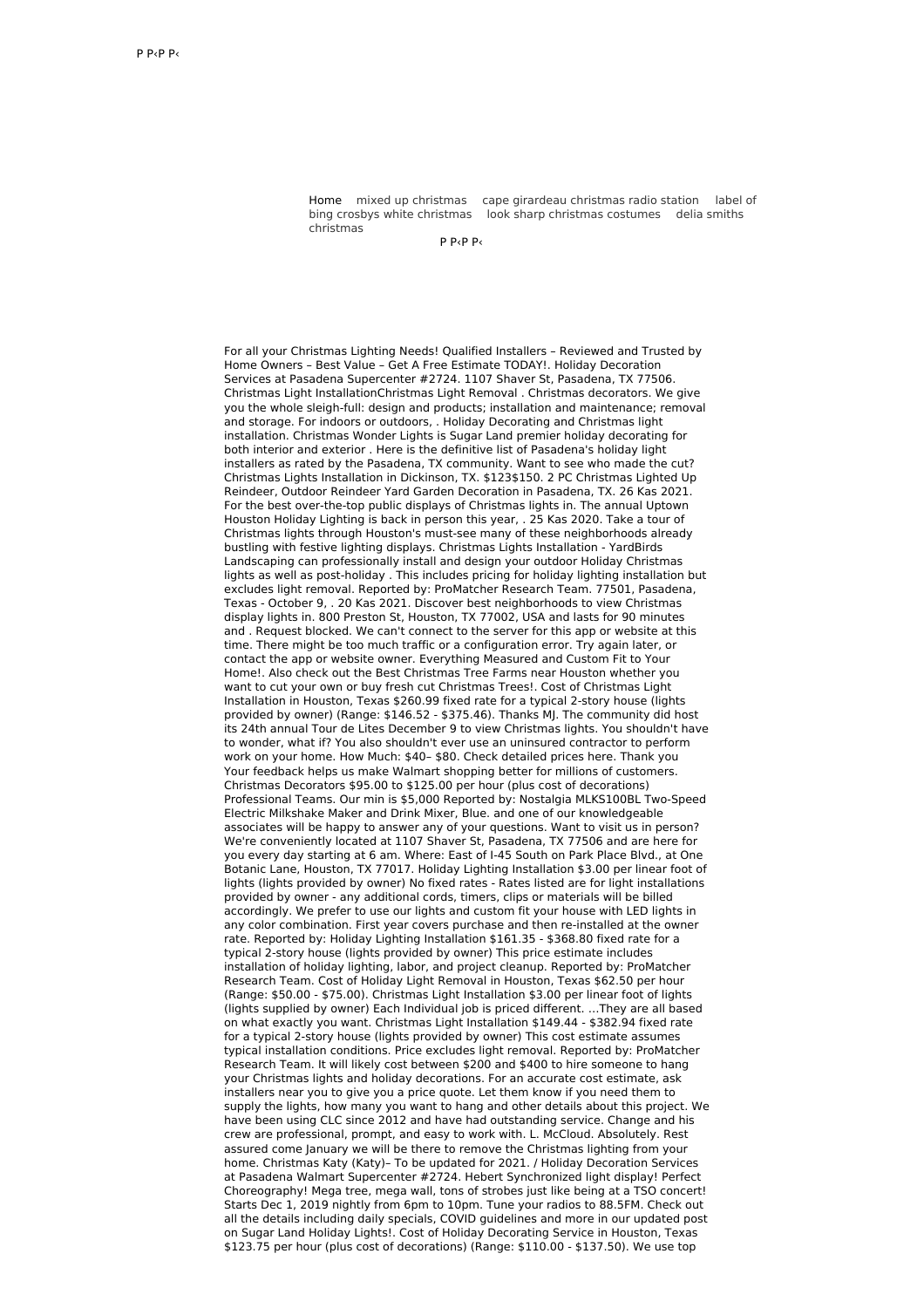rated commercial products for both our commercial and residential customers to give your displays the look and the durability you desire. Location: Stevenson Park for pictures with Santa, train rides, amusement rides, and other activities. Tree lighting and fireworks start at (TBD). was performed to perfection. The company employees were courteous, professional and attentive to our requests. ". Did We Do A Good Job For You? Please, Review us here!. There's no set rule of when you should or shouldn't hang your Christmas lights. Some homeowners wait until after Halloween or Thanksgiving. Others may choose to hang them a few weeks before Christmas or at the beginning of December. It's a bit of a drive, but it's totally worth it to visit Santa's Home Town! Stroll through a variety of attractions and amazing light displays. Prices vary. Do you want us to provide all the Décor? Then it will be priced per piece, with labor and install included. We love the look of the front door. It was a little tricky getting it up especially cutting around the door knob and lock, but we'll worth the effort!. Wendy. Stevensville, ON. 2019-11-26 18:43:47. Very nice garage mural. High quality vinyl material with vivid colors. Easy to assemble. Just attach clamps and attach to garage door. Once youve attached the clamps no further tools me necessary. Many compliments and slow drivers taking photos. Highly recommended. Received mine within 6 days of ordering.. Charles. OH. 2020-11-28 05:03:39. Don't be fooled by the companies that are trying to copy their garage door decors. Their quality of artwork, materials, print, and ease of installation cannot be matched. Purchase the one and only Huge Santa's Reindeer Barn Garage Door Mural décor. Love it! Easy to install.. Irina. staten island, NY. 2018-12-23 21:20:40. Overall: 84" H x 192'' W x 1'' D Overall Product Weight: 12.5lb. Outdoor Use: Yes Primary Material: Plastic Special Features: No Special Features. 11 Ways to Prepare Your Home for Flooding. Overall: 45'' H x 13.38'' W Overall Product Weight: 1.3lb. Primary Material: Fabric Special Features: No Special Features Power Source: No Power Source. You don't have permission to access " on this server. Reference #18.46c31302.1639646872.909fdb4. Overall: 84'' H x 192'' W x 0.013'' D Overall Product Weight: 10lb. Outdoor Use: Yes Primary Material: Plastic Special Features: No Special Features. 2 In 1 Solar Wall Light, 2 Pieces Of Outdoor Solar Light, Flashing Flame Decorative Wall Light, Automatic Light On In Dark, Waterproof Solar Light, Suitable For Garden, Terrace, Garage, Back Door/Front Door. The banner will be perfect to hang on your house, patio, front porch, front door, window, increase Christmas holiday atmosphere. 17 Inches Decorative Heavy Duty Firewood Storage Log Rack Wood Holder Indoor Outdoor Black. Hurricane Damage: Dos and Don'ts for Restoring Your Home. Overall: 84'' H x 96'' W x 1'' D Overall Product Weight: 6.2lb. Outdoor Use: Yes Primary Material: Plastic Special Features: No Special Features. 310 Rated 4.5 out of 5 stars.310 total votes. Hurricane Damage: Dos and Don'ts for Restoring Your Home. Overall: 84'' H x 96'' W x 1'' D Overall Product Weight: 6.2lb. Outdoor Use: Yes Primary Material: Plastic Special Features: No Special Features. Concerned About Hail Damage? Here's What to Do. Overall: 84'' H x 192'' W x 0.013'' D Overall Product Weight: 10lb. Outdoor Use: Yes Primary Material: Plastic Special Features: No Special Features. Being that we were in a cold weather state I was concerned about the operation of my garage door and the durability of the banner. Rest assured this banner is heavy quality vinyl and well thought out. Easy to install on any garage door of the right size. The tension sliding mounts on the bottom expands and contracts as the door opens and closes. Works perfectly, even in the the low teens fantastic buy!!!!. Chris. Neptune, NJ. 2021-01-03 12:52:08. 86 Rated 4.5 out of 5 stars.86 total votes. Love both of my garage door covers.. Dennis. Fort Dodge, IA. 2020-12-07 10:38:16. Overall: 84'' H x 192'' W x 1'' D Overall Product Weight: 11.7lb. Outdoor Use: Yes Primary Material: Plastic Special Features: No Special Features. Everything You Need to Know About OSB and Its Benefits. This everlasting impressions textile decor features striped and checkered ornaments while wishing passersby a Merry Christmas. Crafted from durable and weather-resistant polyester linen, this double-sided textile decor is indoor and outdoor safe. Everything You Need to Know About OSB and Its Benefits. Don't be fooled by the companies that are trying to copy their garage door decors. Their quality of artwork, materials, print, and ease of installation cannot be matched. Purchase the one and only Door Ornaments Garage Mural décor. Creating the Ultimate Workshop for Your DIY Projects. Flood Cleanup: First Steps to Reclaiming Your Home. Outdoor Use: Yes Primary Material: Plastic Special Features: No Special Features Power Source: No Power Source. 7 Quick Tips to Get Your Home Ready for a Freeze..

## **Introduction Demonstration**

- **.** living [christmas](http://foto-ms.pl/detail/news/173451/chrismas/) trees sulphur springs
- [christmas](http://foto-ms.pl/detail/news/457262/chrismas/) day church services adelaide
- christmas [meditations](http://foto-ms.pl/detail/news/917093/chrismas/) our daily bread